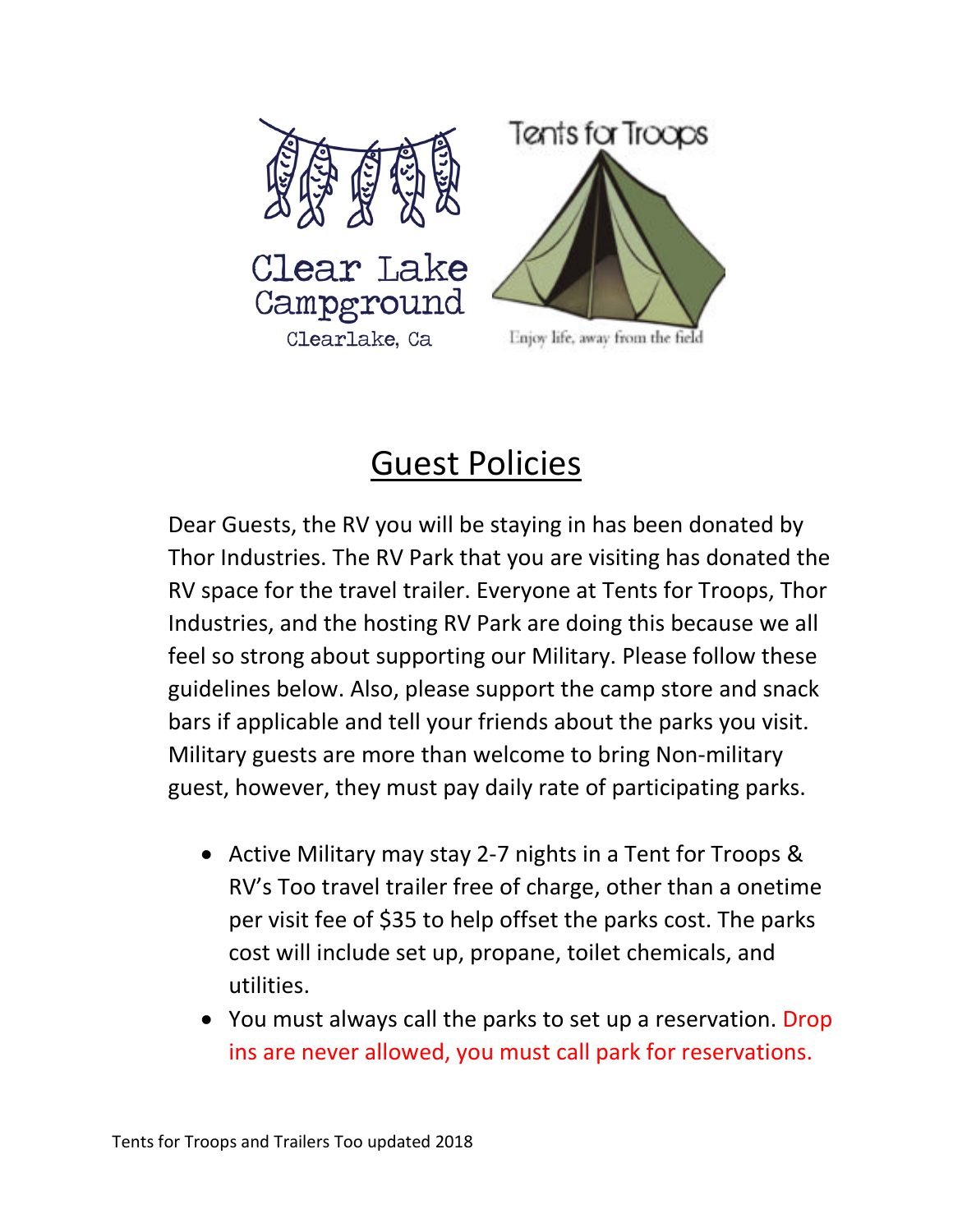- Troops must show Active Duty Military I.D at time of check in.
- Troops must supply your own bedding, towels, hand soap, dish soap, and shampoo.
- A \$100 one-time deposit will be collected at the time the reservation is made. Be sure of your dates because the deposit cannot be returned if you change your plans. The host of the park will keep \$35 on all reservations. This fee helps offset the parks direct cost such as utilities, garbage service, and maintenance.
- \$65 will be returned if RV is left clean. It is imperative you leave the RV as clean or even cleaner that you found it. The RV park wants to pay your deposit back to you, but, if anything in trailer is broken or needs cleaning, your deposit of \$65 will not be returned.
- Leave RV Spotless, this includes: Microwave, oven, stove top, refrigerator, all countertops, all flooring, toilet, sinks, shower, interior of all cabinets, picking up all waste and pet droppings and disposing of them properly, and dumping the holding tanks.
- Guests: Please leave this RV as clean or cleaner than you found it. This program relies on the generosity of our parks, they are not only providing a free site to host the RV's, but they are also providing all help, maintenance, and support needed to keep this RV in service.
- Active Duty Service member must be present at the check in with their Active Duty Military ID.
- No refunds for cancelations. In case of cancelation, Park may keep 100% of deposit.